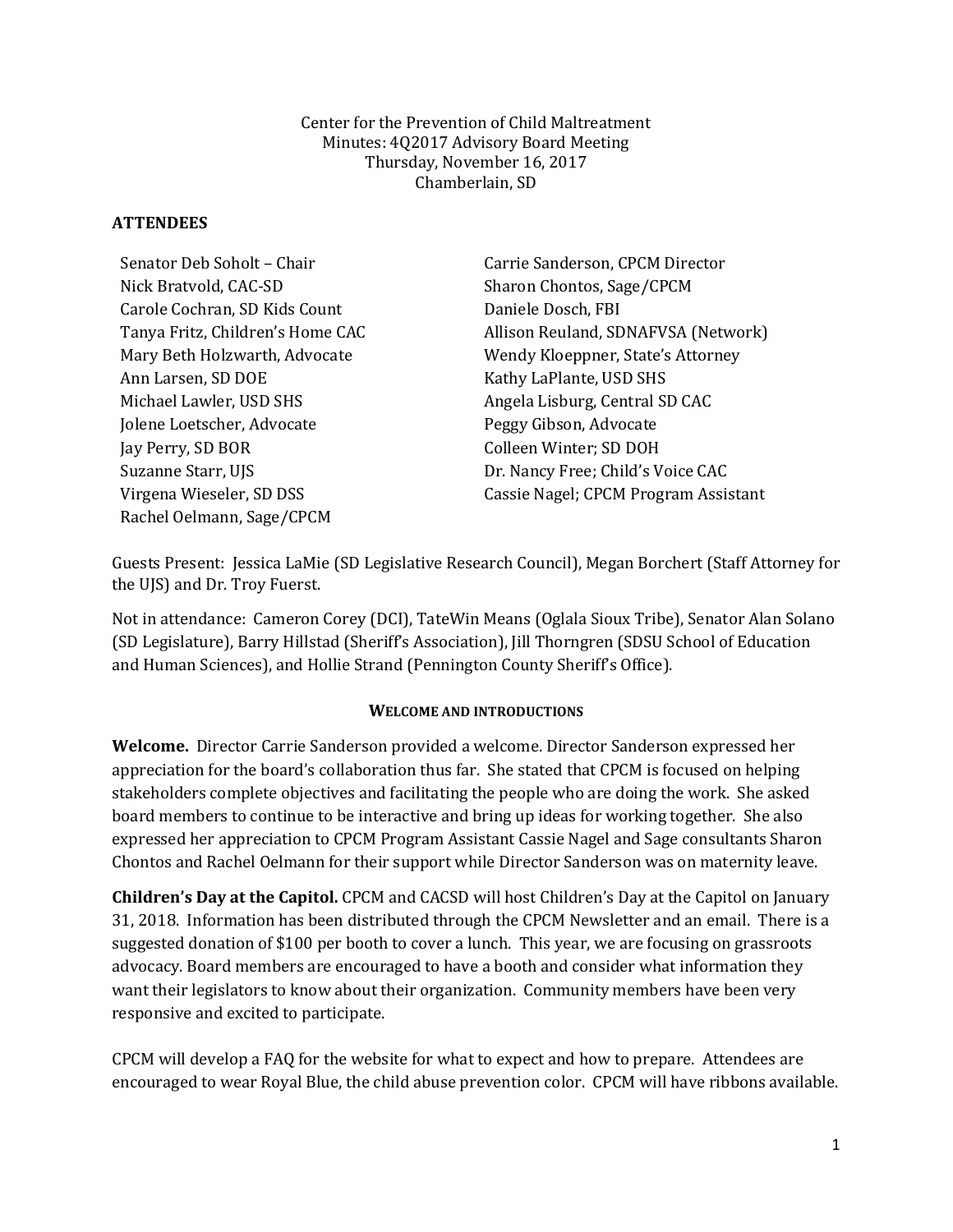CPCM will not be sponsoring any legislation this year. Board members are encouraged to share information about bills which may be of interest to the group and to notify CPCM staff about potential legislation.

### **CPCM ANNUAL REPORT AND UPDATES**

**Annual Report.**The Board reviewed a draft of the CPCM Annual Report. The Annual Report will be published as a booklet and provided to the Board of Regents and South Dakota Legislators. Director Sanderson asked for input on whether to include information on the grant application submitted to create a Tribal Consortium. All agreed that it was important to include even though funding has not been secured. Board members were asked to review the report and provide any edits to CPCM by Wednesday, November 22, 2017.

**Project Management Plan**. The Board reviewed the CPCM Project Management Plan (PMP). The PMP is a guideline for how stakeholders are moving through the 48 objectives and will be a basis for continued updates and communication. The PMP will be updated bi-weekly, resulting in 26 versions at the end of year. Stakeholders and partners may request the PMP at any time.

Director Sanderson shared feedback from unsuccessful grant applications. Grant reviewer feedback indicated the scope focusing on child sexual abuse was too narrow and more information must be included on how partners were working together. As such, future grant proposals will expand language to include "child maltreatment" and CPCM will use MOUs to show the support and collaboration between partners.

### **GOAL A**

CPCM has received approval for up to \$45,000 in funding from the Court Improvement Program (CIP) to focus on Goal A for the next 6 weeks. *Note: Further clarification with the CIP Committee identified that the available money is for FY 2018 and cannot be used for work in FY 2017 after September 2017.* 

**A.5 YRBS.** Colleen Winter, DOH, spoke about the Youth Risk Behavior Survey challenges (time, apprehension on survey). Her staff is looking at other options to increase buy-in from schools. Schools are requiring parental consent to take surveys, which makes the process increasingly cumbersome. Ms. Winter expressed the importance of local support. Community education is necessary and we need to highlight how results are used and can impact potential funding. Sharon Chontos suggested incorporating education on the survey into upcoming ACEs training and sharing data results back to the schools.

### **GOAL B**

**B.2 Trauma-Informed Communities.** Tanya Fritz, CHS, reported on DOH funding for the ACE Interface project. The fiscal deadline for the DOH money is January 31, 2018. A MOU between CPCM and CHS is currently being routed for approval. Community outreach has begun to garner excitement while we wait for finalization of the contract and scheduling. Ms. Fritz explained the application and vetting process for the ACEs & Resiliency Fellowship. Cost of the training is covered but applicants will have to provide their own travel and accommodations. Scholarships are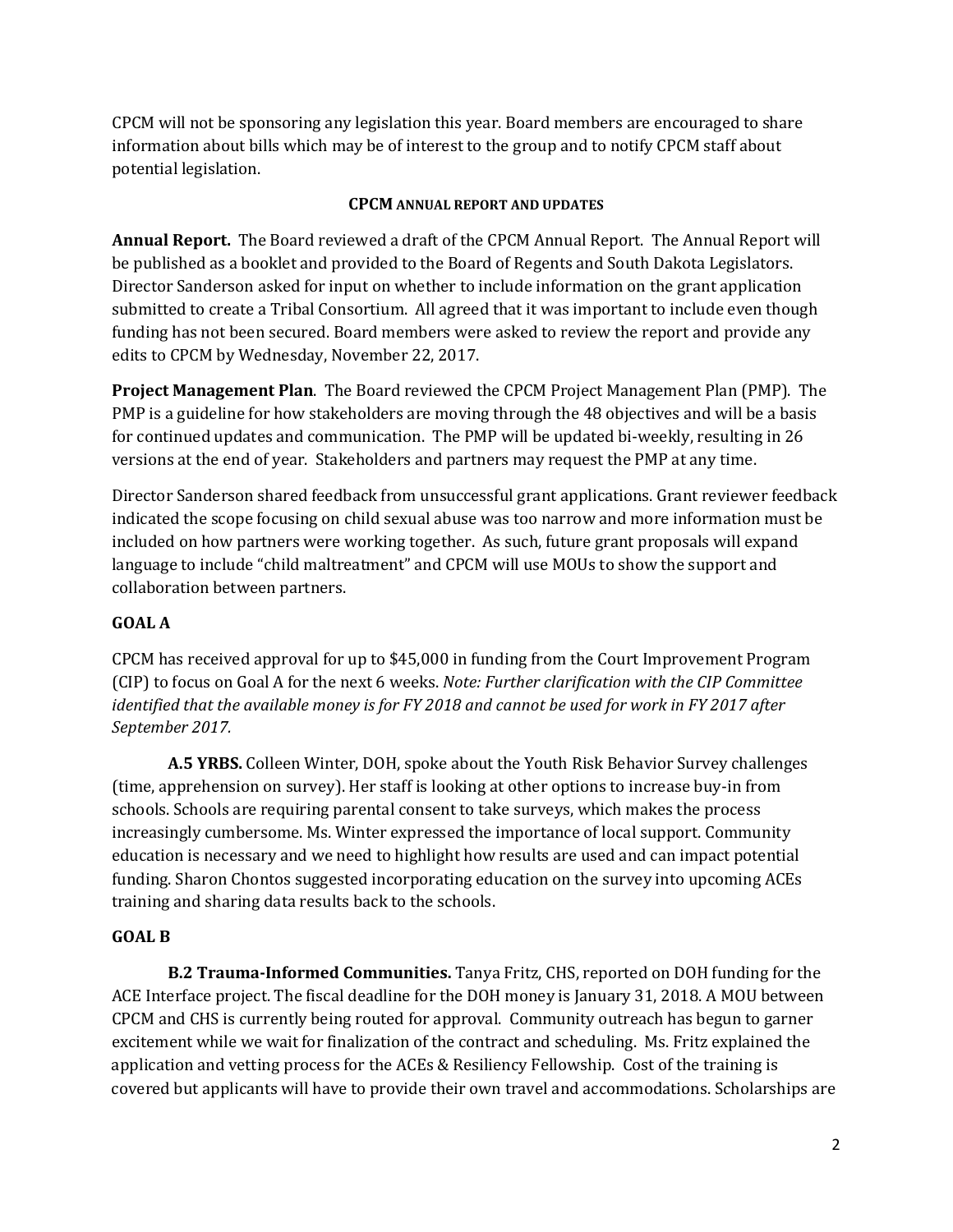being considered. Selection of the first cohort of twenty-five individuals is a critical step and will require diligence to complete. Profession and physical location of participants will factor into the selection process to ensure the growth and progression of the training. Ms. Fritz discussed choosing a community where a multi-faceted approach with MDT, ACE, Enough, etc. occurs simultaneously. Director Sanderson suggested creating a "Gold Star Community" designation for trauma-informed communities participating in each program. Ms. Fritz discussed using the ACES Connection application to track the community training and to communicate on the progression of training and events. The app includes a mapping component. Ms. Fritz suggested hosting a board member training by an ACEs & Resiliency Fellow. CPCM will provide support for CHS throughout the project.

**B.3 No Hit Zone.** Angela Lisburg, Central CAC, provided an update. A video with No Hit Zone content is being finalized. Ms. Lisburg presented the program at the Avera Ethics conference and felt it was well received. St. Mary's hospital in Pierre is currently implementing the program, with hopes to expand regionally by August 2018.

**B.2 Pediatric Sexual Assault Kits**. CPCM staff will reach out to Dr. Free for an update and any outstanding needs. Ms. Lisburg suggested getting the kits out and making any needed adjustments later, similar to how adult kits were distributed.

**B**.**5 SANE Training**. Allison Rueland, The Network, and Colleen Winter, SD DOH, noted Emily Johnson, SD DOH, is leading a discussion with the CACs, Network, SANE-A nurse examiners, and others on distribution of the adult sexual assault kits, the kit label, and the instructions within the kit. The group that Ms. Johnson has pulled together will be a good resource to further discussion regarding SANE support.

### **GOAL C**

**C.1 Curriculum and Training Standards**. Senator Soholt is leading the charge to address what curriculum should look like across the state. Dr. Perry and Dr. Lawler updated the group on the curriculum discussions they have had. CPCM will develop best practices within the public university system and then distribute out to private and tribal systems. Format and delivery is yet to be determined.

**C.3. Continuing Education.** CPCM will continue to highlight and share the number of those that have completed the Mandatory Reporter Training.

**C.5 Virtual Support Services.** Discussion moved to afternoon session.

**C.7 Legislative Participation.** Director Sanderson expressed her appreciation to Dr. Perry and others who supported efforts to allow the CPCM Director to lobby. BOR support was key in establishing CPCM and will be an asset in the future. Any legislation moving forward will be reviewed and vetted by BOR. Future legislation will first be discussed at the April CPCM Board Meeting, with a vote to support legislation occurring at the August Board Meeting. CPCM legislation will be presented to BOR in October. Please inform CPCM of any 2018 legislation that may affect this group.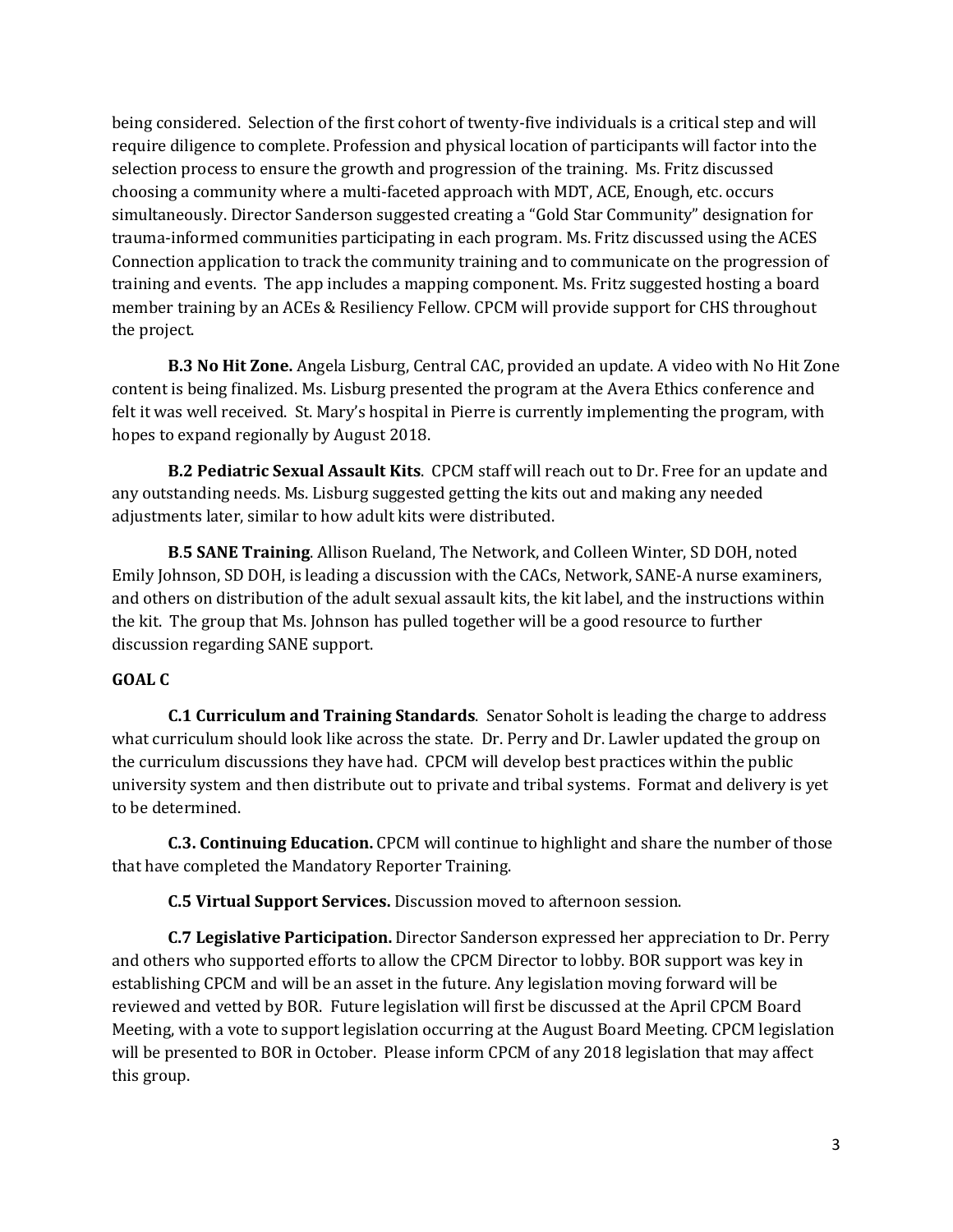#### **GOAL D**

**D.1 – D7.** Discussion moved to afternoon session.

**D.8 Mock House.** A mock house at USD SHS was discussed. USD Nursing will collaborate with CPCM to share space, making the space multi-disciplinary.

**D.9 Civil Child Abuse & Neglect Process.** Director Sanderson serves on the Court Improvement Program (CIP) committee and will help review the SD manual for Abuse and Neglect cases. Training for attorneys representing parties was discussed.

**D.13 Intake for Reporting.** This objective has been removed from the Strategic Plan as reports must be made to law enforcement or Child Protection Services. Board members discussed providing better messaging how to report and how to display that message on the CPCM website. Board members also discussed training 911 dispatchers on reporting requirements. All agreed the instructions need to be streamlined and easy to follow. Public education on reporting is essential.

#### **GOAL E**

**E.1 Public Awareness Campaign.** Enough Abuse license purchase will likely be 2Q2018, after the ACE Interface program is implemented.

Board members discussed media coverage for CPCM. Director Sanderson asked for input on how to increase CPCM's media presence. Suggestions included introducing Director Sanderson to major media editorial boards; relying on newspaper association for print, reaching out to the Greater Dakota News System; and hosting a lunch to educate reporters in the region on our work. Other media outlets discussed were Sioux Falls Chamber magazine, 605 magazine, and Sioux Falls Women. Rapid City is not as engaged but there is opportunity there and in Pierre. CPCM will schedule a meeting with Ms. Loetscher to develop a comprehensive PR strategy.

### **GOAL F.**

**F.1. Establishing CPCM.** Director Sanderson expressed her gratitude to Dr. Lawler and USD's School of Health Sciences for welcoming CPCM under their umbrella. CPCM is making room in the general budget to address marketing and website/branding issues by adding Director Sanderson's time to work funded through grants. CPCM can promote partner trainings and events via web and social media.

**F.3 Tribal Outreach.** Carole Cochran, SD Kids Count, organized discussions with JDAI regarding tribal outreach. CPCM applied for a SD Community Foundation Grant to fund in person meetings with tribal leaders.

**F.4 Conferences.** CPCM staff have attended conferences as both participants and vendors in order to share our objectives. Please let CPCM know of future opportunities to have a booth or speak to a group. The large number of conferences addressing child wellness is a key reason for organizing a combined conference provide a comprehensive message to a larger audience.

**F.5 Outcome Review.** Board members approved the format of the PMP. Updates and corrections should be sent to CPCM. Updates to the PMP will be highlighted for ease of use.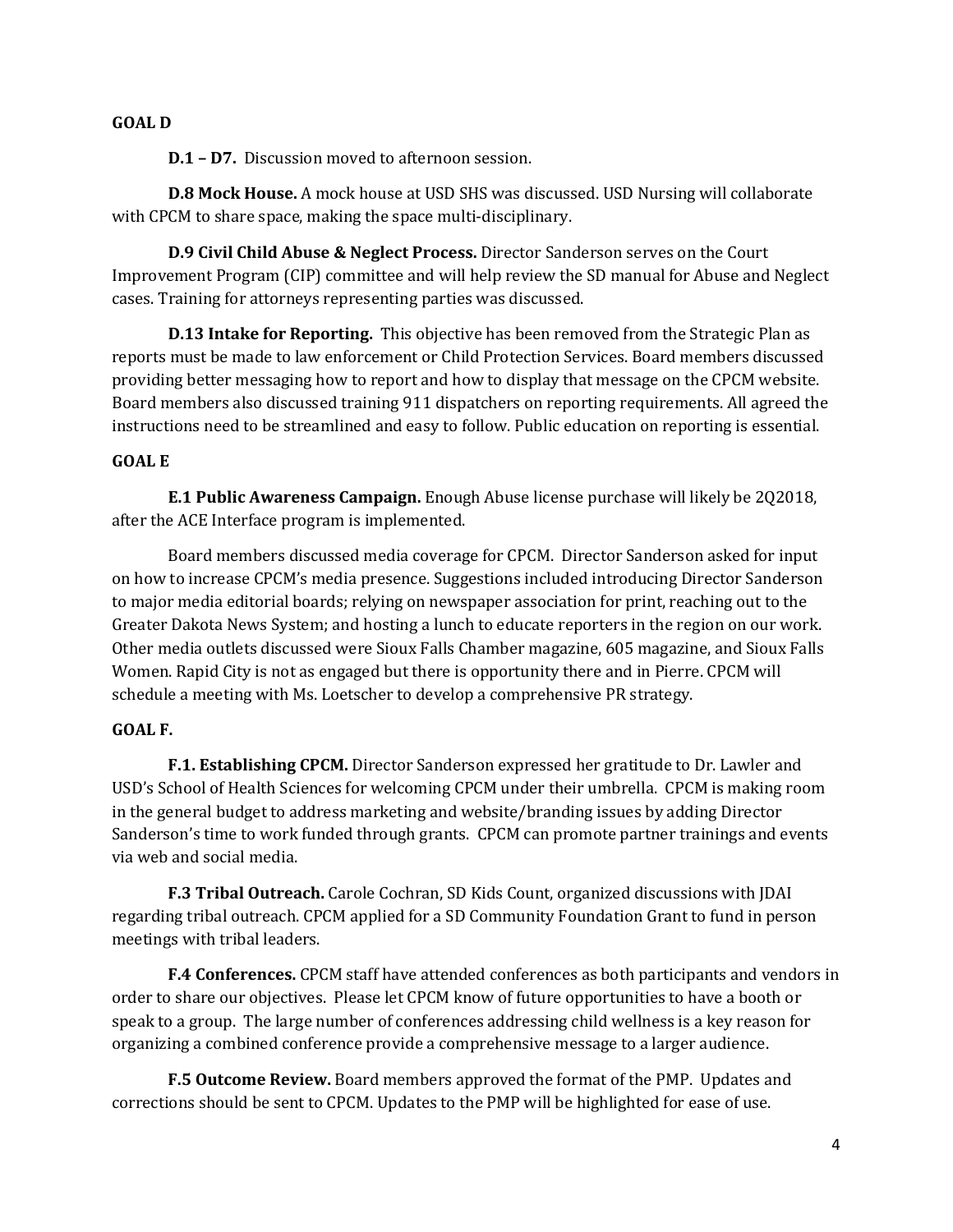**F.6 Grant Proposals.** CPCM is currently preparing four grant applications. Funding was not received through the Reliance, Vision21, or QIC proposals; however, feedback will allow us to be more successful in future proposals. Kathy LaPlante's work in the QIC proposal will be used by CPCM to increase tribal outreach.

## **FALL 2018 CONFERENCE**

Sharon Chontos (Sage) presented the idea of planning a SD Child Wellness and Family Resilience conference for fall 2018. The conference would highlight the work of stakeholders and board members were invited to partner in organizing the conference. The audience would primarily be professionals (CJUS, Education, CPS, Mental Health) and advocates. Branding for the conference should encompass the entire movement of work from CPCM stakeholders. The idea is not to replace current stakeholder conferences but to pull them all together, allowing for larger outreach for the stakeholders. Ms. Chontos will ask individuals to serve on a planning committee.

**Logistics.** To be held at the Sioux Falls Convention Center this year and in Rapid City next year. Two-day conference at end of Sept./ early Oct. with Keynote speakers on the first day and breakout tracks on the second day. Evening option- Public Education and social, possible fund-raising event.

**Topics**: Will follow the "Know. Respond. Prevent." model and strategic plan will drive the agenda. Keynotes speaker options include:

- Amelia Franck-Meyer Strong child protection background and easy to understand presenting style.
- Dr. Nadine Burke Harris

Education tracks include Mental Health, Education, Behavioral health, Social Work, Criminal Justice / Law Enforcement, and Advocacy. Will include Cultural Integration or Speaker, focusing on Historical Trauma.

**Funding/Registration Fee:** Board members discussed a low registration fee of \$50 or no fee at all. A scholarship fund is needed for those unable to pay a registration fee. Funding may be available through VOCA or DOH for a statewide conference.

### **MDT ACTION PLAN**

**Watertown REACH Team.** Nick Bratvold, CAC-SD, reported. The REACH Team opened the clinic on August 22, 2017, and serve on average six patients each week. The REACH Team is implementing a data tracking system to record benefits to patients as well as process improvements. There is national data available on hours saved by the MDT approach and the REACH team will replicate that for South Dakota. Board members discussed developing a white paper that would compare the MDT response process to a silo-ed response. Ms. Chontos gave the group an overview of a typical clinic day and highlighted the benefits to families served by the multi-disciplinary approach. This group has an incredible amount of trust with one another and the collaboration and comradery is inspiring. . Ms. Loetscher suggested a 12 week update Press Release.

Stakeholders will document the establishment of the REACH Team in order to duplicate the process in other regions. The initial step is a readiness assessment for additional regions. Payment for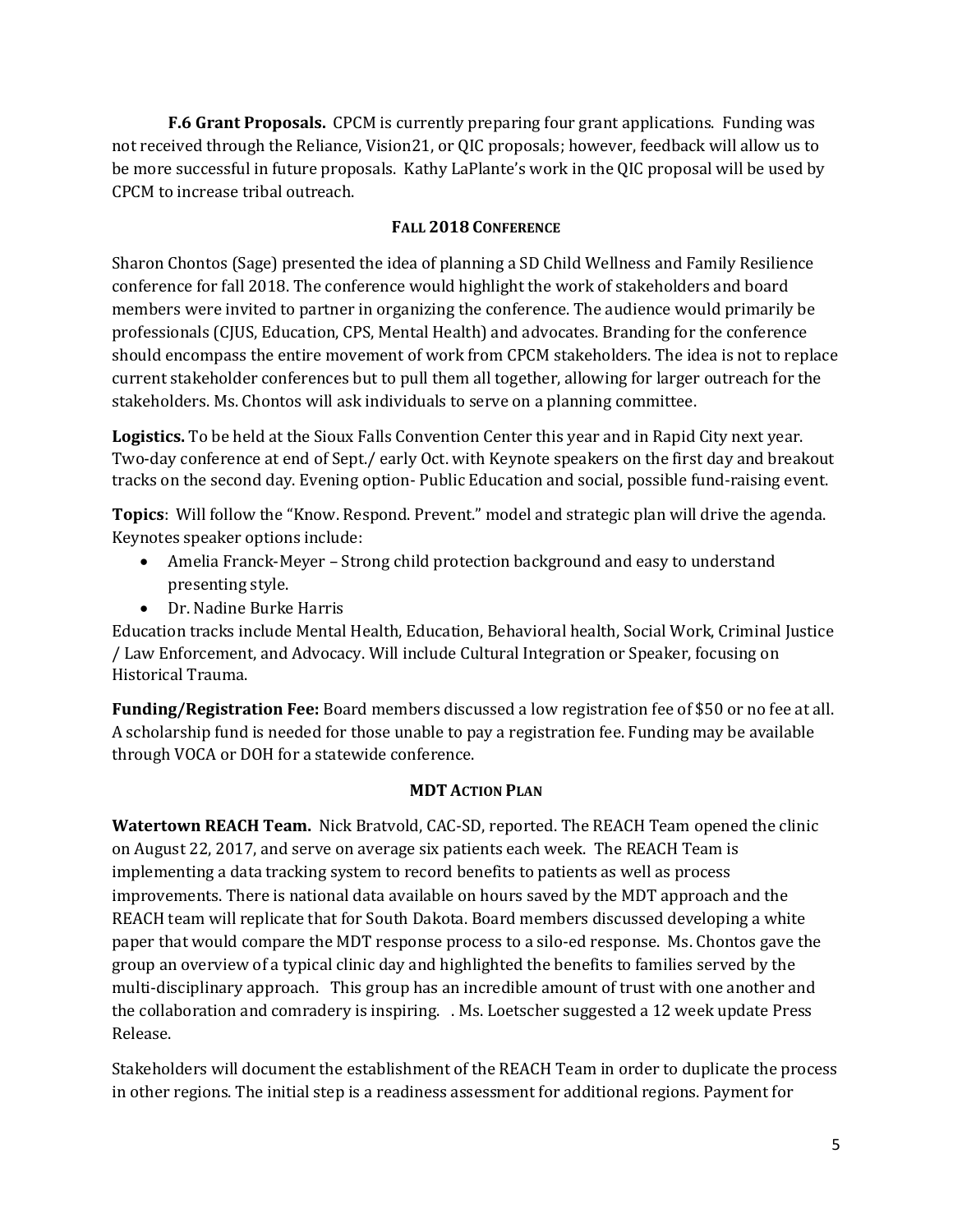training for future Team members was discussed, including development of an in-state training program.

The evaluation of the REACH process was also discussed. NCA Accreditation will be used in creation of the REACH documents. Dr. Free added that NCA standard is the minimum and we can develop a SD specific Gold Standard. Documents must be available to the public so other communities can prepare for REACH expansion.

**REACH Expansion**. The REACH Team was designed to be a 3-year pilot program with evaluation at 6 months and 1 year, but expansion should be organic. Discussion included how to select the next region, possibly with an RFP process. One suggestion was using a county-based proposal approved by CPCM, CACSD and/or the Advisory Board. Objective A.1 data mapping will provide practical data to determine selection of communities. Ms. Kloeppner advised that Hughes County is very interested. Board members are encouraged to notify the board of other interested parties.

# **MOU AND RFP PROCESS**

The MOU between CPCM and CHS for the ACE Interface program served as an example for future processes available to the Advisory Board. The MOU outlined the responsibilities of each party to the other and to the project. MOUs should be routed appropriately through each agency, including the formal USD review. Benefits include documenting outcomes, understanding how funding is being utilized and avoidance of miscommunication by being upfront about expectations. Director Sanderson encouraged partners to reach out to CPCM for assistance with strategic and administrative needs to accomplish the work plan.

# **K-12 VIRTUAL SUPPORT SERVICE MODEL**

Senator Soholt led a discussion on the interconnectedness of the work plan. Senator Soholt introduced a potential model of providing a K-12 school district virtual support services and concurrently wrapping prevention and trauma-informed services around the community. She suggested looking for funding through criminal justice reform and shared services. Dr. Free suggested we need to be thoughtful about how we integrate ourselves into a community, bringing in trauma-informed principles and ACE screening, offer experts and funding. Web based and virtual solutions were discussed. The board agreed that all virtual solutions needed to be supported by in-person case management.

Action items included finding funding and identifying a community for a pilot project. Watertown was mentioned since they have the REACH Team. Combined community projects include ensuring that at least one ACE trainer is from that area, pilot a mandatory reporter integration in the schools, and add in Enough to wrap community in resources. This could create a "Gold Standard" Traumainformed community.

# **2018 Timeline**

Ms. Chontos led the group in identifying what items need to be done during the next four quarters to move through the work plan.

4Q2017: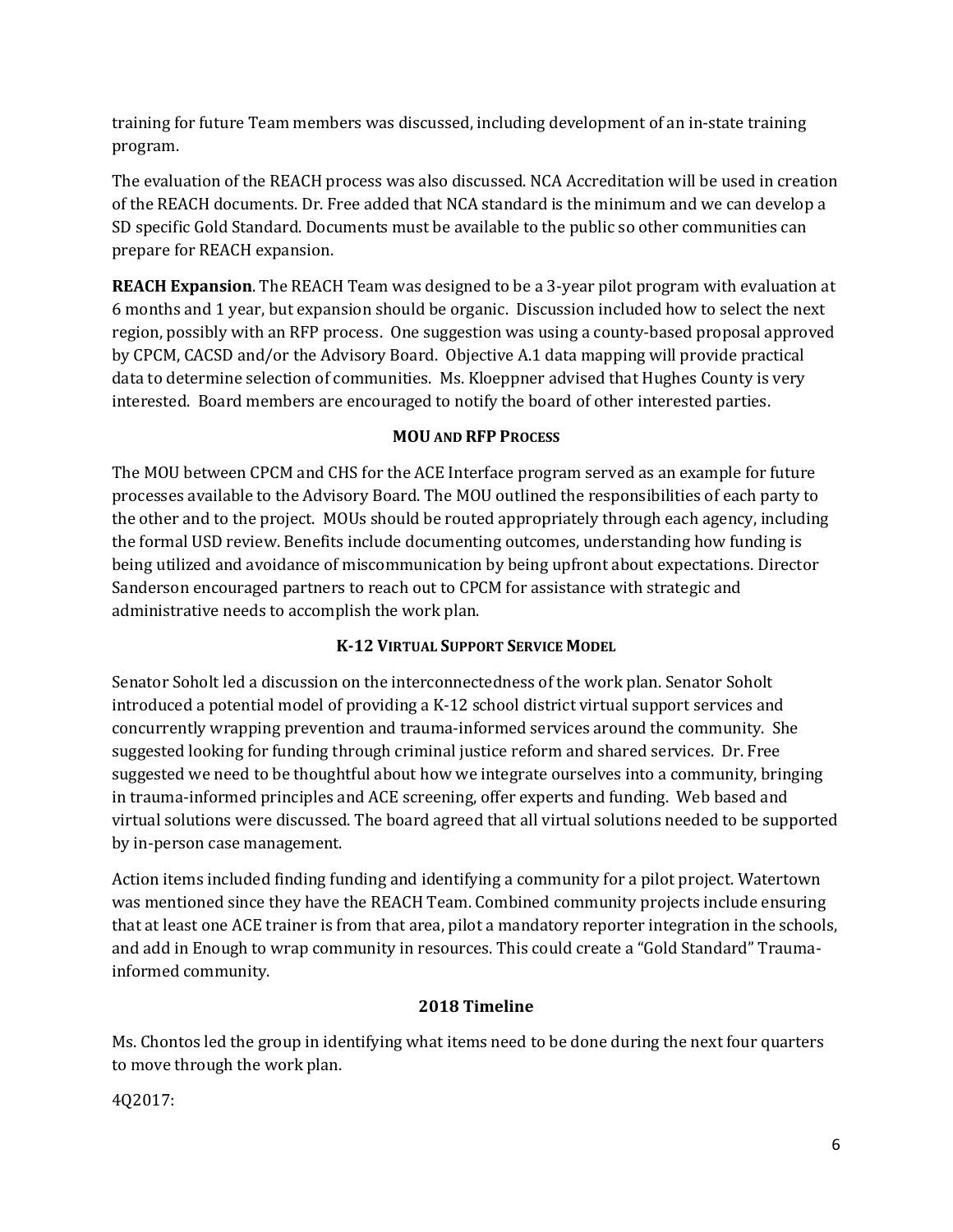• A.1: Environmental scan of needs in South Dakota and research methodology used in other states

# 1Q2018:

- B.2: RFP Selection and ACE Interface Training by Jan. 30.
- B.3: No Hit Zone policy in Avera St. Mary's, wider implementation by August 2018
- B.4: Purchase/distribute Pediatric Exam Kit
- D.2: First Draft of MDT Manual
- D.2: 1Q MDT Evaluation
- Convene Tribal Advisory Group (con't through 4Q2018)
- Finalize agenda and Develop syllabi for CEUs at Fall Conference (Feb)

## 2Q2018

- Purchase Enough Abuse Materials
- Garner interest in the medical community for future MDT models.
- Deadline for 2019 legislation

## 3Q2018

- Fall Conference
- MDT REACH Evaluation

#### **Open Discussion**

The following individuals expressed interest in serving on the RFP selection committee for the ACE Interface Trainer Training: Virgena Wieseler, Wendy Kloeppner, Kathy LaPlante, Danielle Dosch, and Peggy Gibson.

Ms. Winter brought up utilizing medical journals to get more information out to medical providers, creating awareness about the MDT model benefits and needs. Ms. Lisberg added that we need to reach out to Indian Health Services through the nursing staff.

The Board discussed SANE-P certification and the difficulty of attaining and keeping SANE-P certification with lack of acute occurrences in the state. It was suggested to focus on certifying SANE-As and provide addition training on pediatrics. Senator Soholt would like to have at least 1 certified SANE-P to be a subject matter expert and suggested looking at in terms of a virtual provider solution and move it out further in the strategic plan. The Network will have statewide SANE training on January  $31st$  and is researching funding for a SANE coordinator. They have received pushback from hospitals that don't want SANE training because of the expense. Dr. Free questioned whether we are going to accept that response from hospitals. A larger issue may be that hospitals don't understanding it, don't want to deal with it and are afraid of a lack of expertise or how it may affect a child. Senator Soholt agreed that we should not accept that response but need to figure out how to communicate the importance to hospitals, stressing the importance of embedding it as a standard in nursing and medical schools and putting accountability measures in place. She